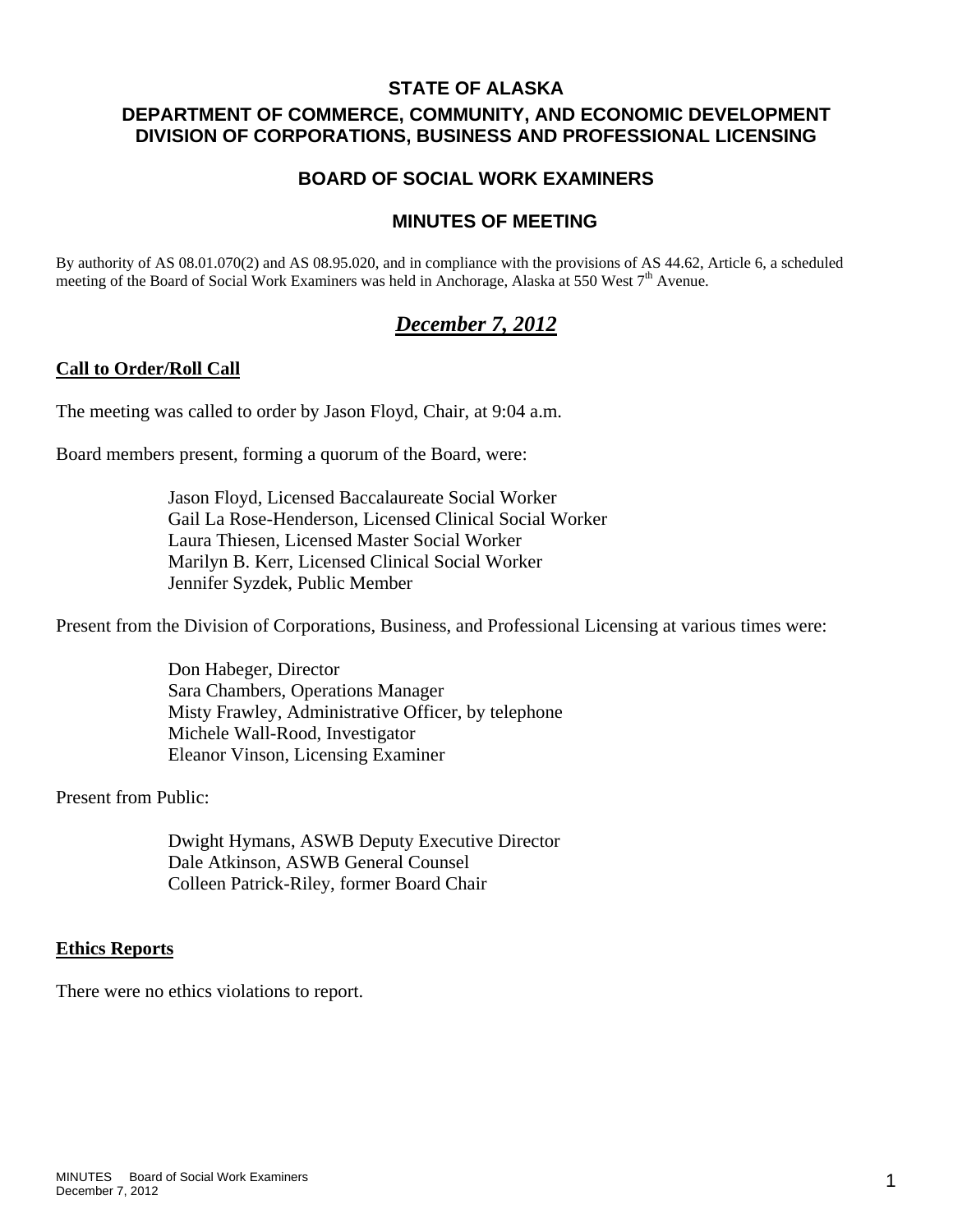# **Agenda Item 1 Review Agenda**

The Board reviewed the agenda and made no changes.

# **On a motion duly made by Laura Thiesen, seconded by Marilyn Kerr, and passed unanimously, it was**

# **RESOLVED that the Board accept the agenda as amended.**

## **Agenda Item 2 Review Meeting Minutes**

The Board reviewed the minutes from the September 7, 2012, meeting.

# **On a motion duly made by Laura Thiesen, seconded by Gail La Rose-Henderson, and passed unanimously, it was**

## **RESOLVED that the Board accept the September 7, 2012 meeting minutes.**

## **Agenda Item 3 Board Reports**

## A. NASWAK Liaison Report

Marilynn Kerr is the Board's liaison to the National Association of Social Workers Alaska Chapter.

NASWAK members want to attend the Board meetings and have been told they could attend at any time except for executive sessions. No member attended this meeting.

The NASWAK meetings are the third Tuesday of every month (in Anchorage).

## B. ASWB Meeting Report

Jason Floyd attended the Association of Social Work Boards' (ASWB) Annual Meeting. He gave a re-cap of the meeting. He spoke on the difficulty to get the Division to allow board members to attend and the long length of time it takes for travel to be authorized.

At the ASWB meeting there was discussion/information on Associate Licenses, which is something this Board is exploring.

There was also discussion on the Code of Ethics. Minnesota has an ethics code much like Alaska is considering pursuing.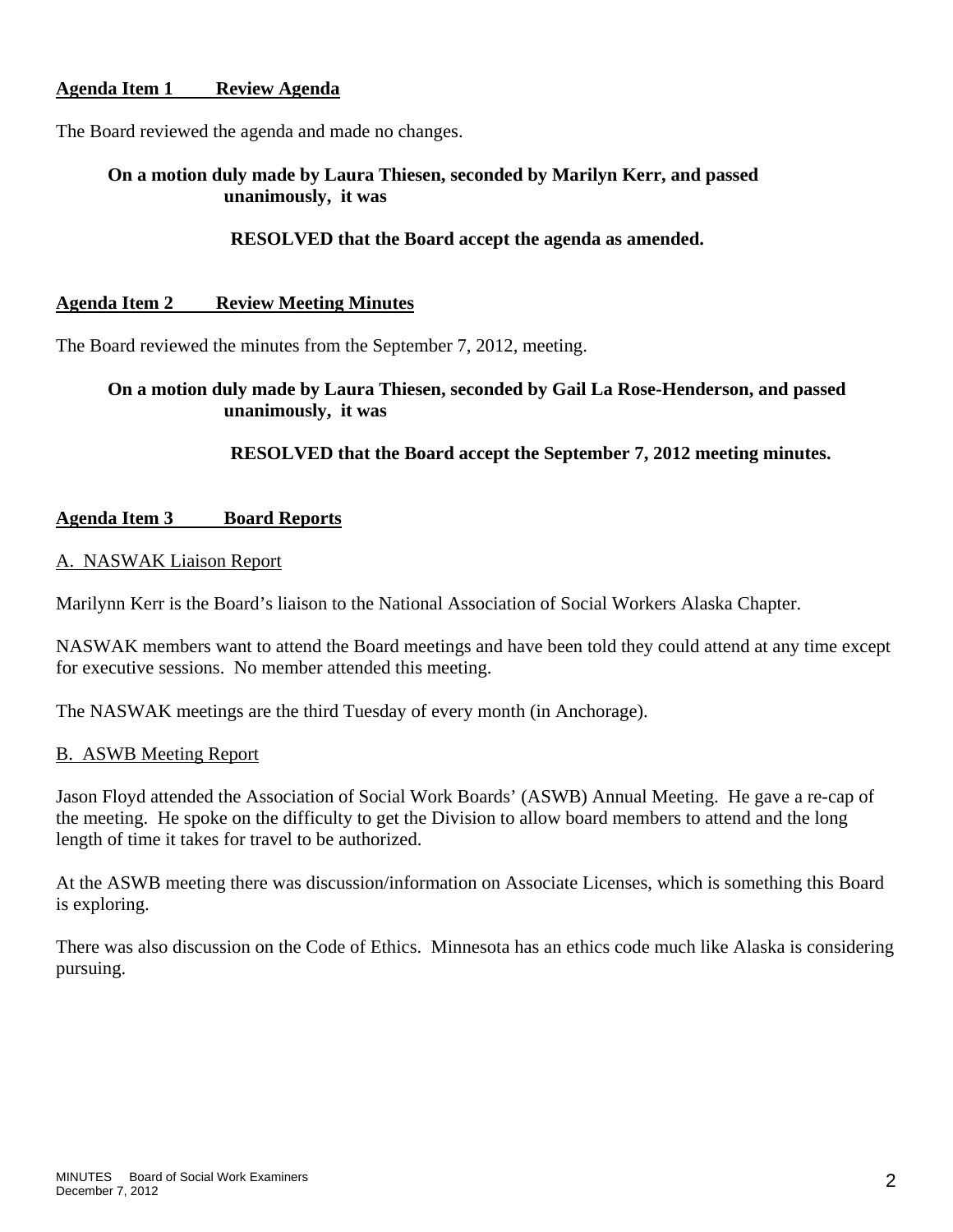# C. ASWB Hyman & Atkinson

Dwight Hymans, Association of Social Work Board's Deputy Executive Director and Dale Atkinson, Association of Social Work Board's General Counsel came to the meeting at the invitation of the Board. They were asked to approach this as an educational opportunity and let the new administration know the History; the significance of ASWB to the Alaska Board; the Board's participation in the association; and what the association provides for us in measuring the competence and proper practice of social work in Alaska.

Don Habeger, Division Director, and Sara Chambers, Operations Manager, joined the meeting.

Mr. Atkinson is consultant for many regulatory areas, including many areas in which Alaska has Regulatory Boards. He spoke of the following:

The Association of Social Work Board (ASWB) is not an association or a trade organization. It exists solely for regulatory boards. The purpose is for assistance to it members; to lessen the burden on the state governments.

ASWB promotes uniformity and to help boards to be more efficient. Part of their mission includes public protection and a legally defensible examination.

It was noted that Alaska's social work statutes and regulation are based on ASWB's Model Act. All applicants for licensure in Alaska are checked through ASWB's Practitioner Data Bank (called DARS).

Social Workers are also able to get access to providers of continuing education through ASWB's ACE program.

All states are represented at their yearly meeting. This is why ASWB funds one member per state to attend the yearly meeting. (There is question on whether or not the Board Members from Alaska can accept the funding.)

Dwight Hymans, Association of Social Work Board's Deputy Executive Director addressed the Board and administrators. Forty-nine states, The District of Columbia, the US Virgin Islands and all ten Canadian Provinces are members of the ASWB. California is not, but will be soon.

He noted that one of their missions is protection of the public by providing support and services to the social work community boards and the work that they do.

Mr. Hymans spoke regarding their Public Protection Data Bank. Boards can use it to check applicants regarding adverse actions against them. This is done at no cost to the member boards.

Their largest service to boards is the examination administration. The exams are defensible. It maintains high standards. He explained the process of test development.

ASWB can offer information and research for Boards to help them make informed decisions.

ASWB also offers New Board Member Training at no cost to the Boards.

Their Approved Continuing Education (ACE) program makes sure that content is relevant to social work practice.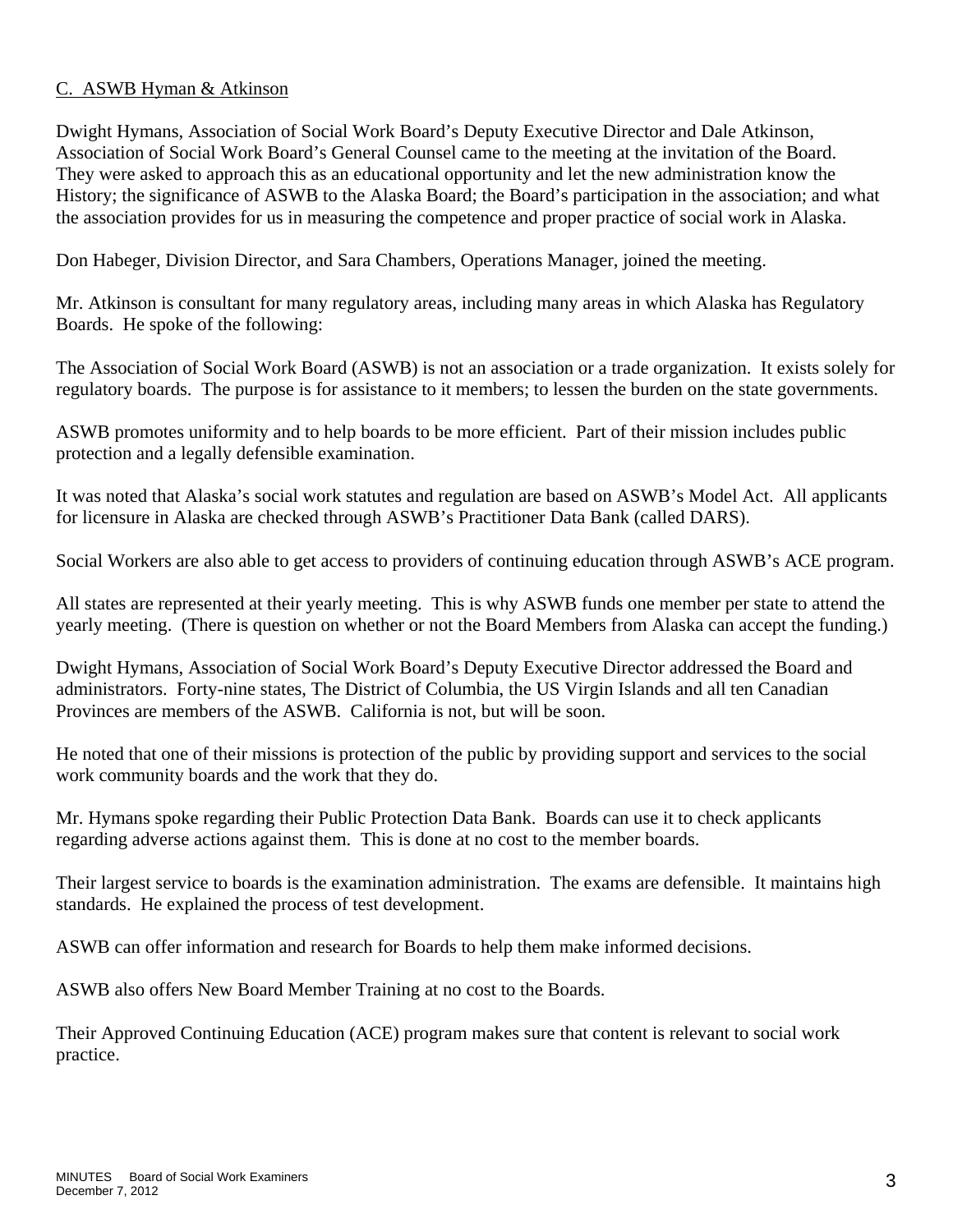# **Agenda Item 4 Budget Report**

## A. Budget Report

Misty Frawley, Division Administrative Officer, gave a budget report by telephone. At this point, the Board is \$123,670.00 to the good.

There was discussion regarding decreasing the cost of a license.

# B. Travel

The Board had invited Director Habeger to address the Board regarding travel; travel costs; and the perception that travel is being restricted.

There was discussion regarding what is reimbursed. (One member had not been reimbursed for what had been approved.) The Director and staff had been unaware of the situation, but would support reimbursement and staff would look into it.

There has been a change in how the administration distributes money. The Legislature distributes money in categories. One of the categories is travel. The Division requested more money for travel than the \$403,000.00 that the Legislature granted. The decisions on what is allowed for travel is made according to the following priorities:

- 1. Board meetings
- 2. Division travel (Director, Operations Manager, Administrative Officer, etc)
- 3. Board Member out of state travel
- 4. Staff out of state travel

The Board had questions as to what was happening with third party reimbursement/payment of travel expenses. Previously, a Board Member's travel might be paid ahead of time by the ASWB. The Director explained that what is new is how the reimbursement is recorded and handled. We no longer show an offset of travel expenses on the travel authorization due to a  $3<sup>rd</sup>$  party reimbursement. Rather, we pay all expenses for travel up front, which is recorded as a direct expense on board or commission reports, and reimbursements from associations are recorded as revenue to the State's General Fund.

For boards, the real issue is where the reimbursement is recorded. Current policy dictates that travel reimbursement revenue is recorded on the general fund side and not as board or commission revenue. One of the detriments to the clearer understanding of state policy, from a board member's perspective, is the division will not accept prepayment of airfare and lodging for a board member if they travel on state business, but we will accept the payment as a  $3<sup>rd</sup>$  party reimbursement.

The Board had a discussion and was not in agreement with the idea that they are state employees when traveling as a board member to a national meeting.

The Chair asked about a course of action to fix the situation. The Director said that the Board of Nursing had written the Dept of Administration for clarification of their rules/policies/statutes and that answer will pertain to other boards. It is appropriate for board members to discuss the travel situation with Legislature.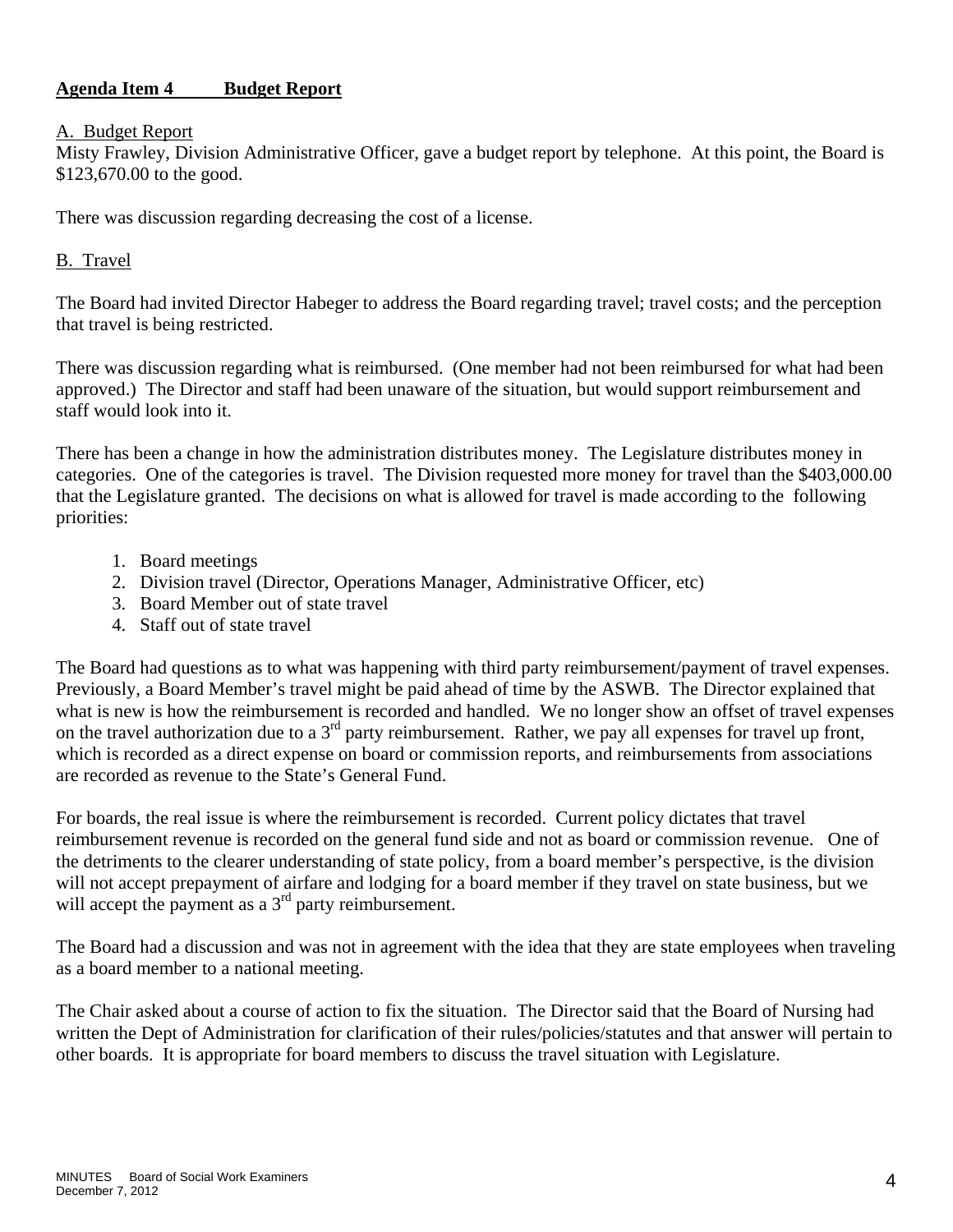## **Agenda Item 5 Applications/Reinstatements**

The Board reviewed 57 applications.

**On a motion by Gail La Rose-Henderson, seconded by Laura Thiesen, and approved unanimously it was** 

 **RESOLVED to approve the following Social Work CEU applications with the stipulation that the information in the applicants' files will take precedence over the information in the minutes:** 

### **CONTINUING EDUCATION PROVIDERS APPROVAL**

### AK CHAPTER OF CASE MANAGEMENT SOCIETY OF AMERICA AKCMSA Fall 2012 Conference

## CODI

Family Services Hazelden Co-occurring Disorders Program: Integrating Combined Therapies Hazelden Co-occurring Disorders Program: Screening & Assessment Hazelden Co-occurring Disorders Program: Review Cognitive Behavioral Therapy Documentation Development Trauma Relating with Transitional Young adults: Developmental Needs, Independence & Social Support Motivational Interviewing Trauma 101 Trauma Informed Care A New Look At Binge Drinking Risk Assessment Engaging Couples & Families Motivational Enhancement Therapy Cross Cultural Competence Personality Disorders & Addiction Substance Abuse Assessment Trauma Focused CBT Working With Resistant Clients Nutrition: The Slayer & Healer of Addiction Global Assessment of Functioning ASAM Forgiveness in Recovery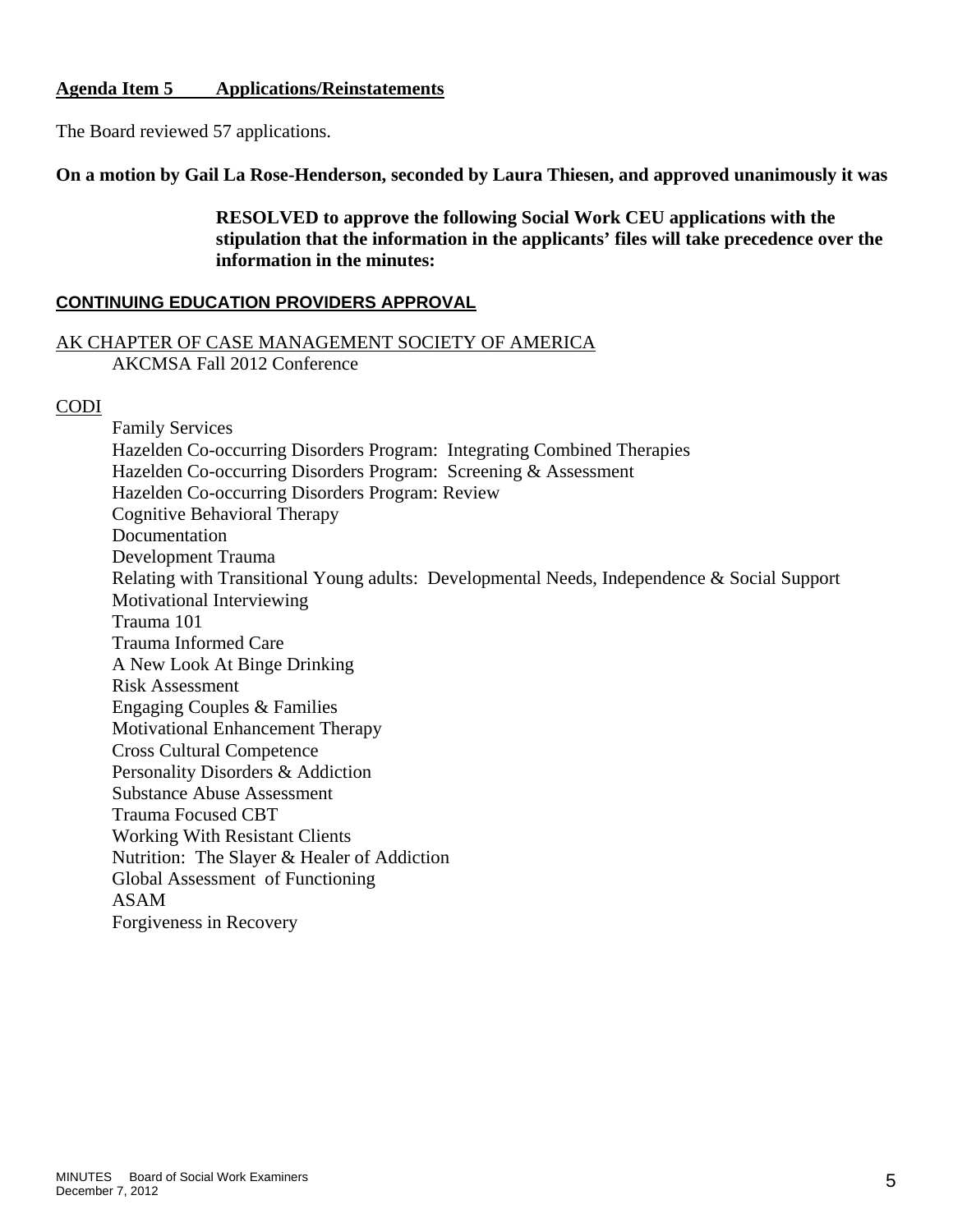**On a motion by Laura Thiesen, seconded by Gail La Rose-Henderson, and approved unanimously it was** 

 **RESOLVED to approve the following Social Work applications with the stipulation that the information in the applicants' files will take precedence over the information in the minutes:** 

# *CLINICAL SOCIAL WORKER BY EXAMINATION*

BARKER, AMY BLANAS, ANNETTE ENGEL, STEPHANIE HUMPHERY, YOHANCE MONEYHUN, STEPHANIE O'LAUGHLIN, LUCAS

## *CLINICAL SOCIAL WORKER BY EXAMINATION*

ZRINY, MARY

## *MASTER SOCIAL WORKER BY CREDENTIALS*

ADAY-SPRINGER, BRANDY

## *MASTER SOCIAL WORKER BY EXAMINATION*

CONWAY, SARAH SMITH, MELANIE STOVER, RENALDO

## *BACCALAUREATE SOCIAL WORKER BY EXAMINATION*

BUCHANAN, LYNNE HOLLEMAN, ALISON

## *EXTENSION OF EXAM TIME*

RODRIGUEZ, CHRISTIE

## *ALTERNATE SUPERVISION*

SCHROLL, JENNIE

## *REINSTATEMENT OF LICENSE*

BOGARD, JANET DAY, JAYLENE DUNGAN, PETER LEMMON, CAROLYN NEUMANN, MARY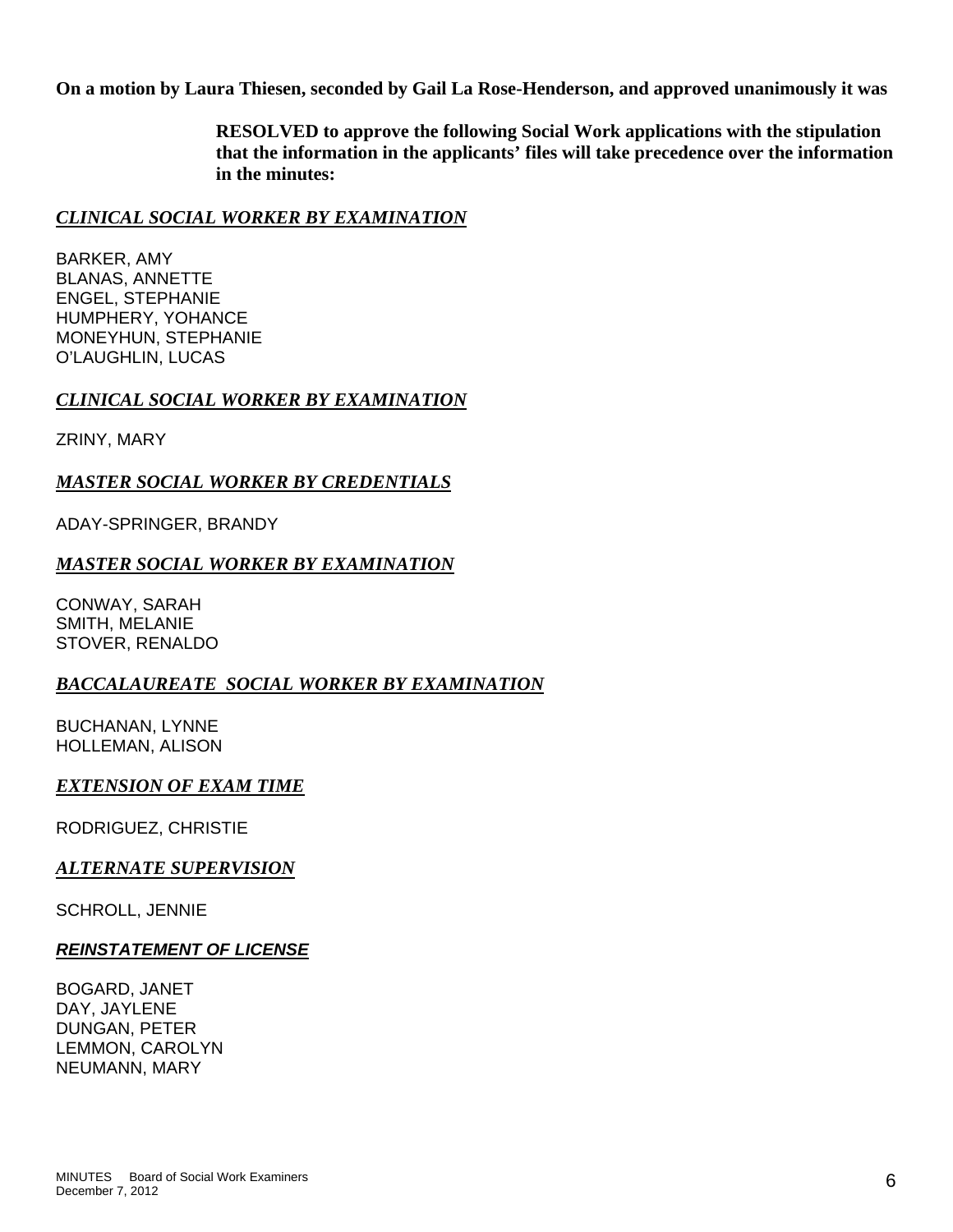# **Agenda Item 6 Public Comment**

See Agenda Item 3.C.

## **Agenda Item 8 New Business**

## A. Travel Policy

There was discussion on what to do about not accepting the new travel policy of not funding travel, even when the Board has the funds, and accepting travel that is no cost to the state.

The Board formed a subcommittee to compose a letter to give to the Governor and the some Legislators. Jason Floyd and Marilyn Kerr are on that subcommittee. The subcommittee to determine what subcommittees and individual Legislators to contact is Laura Thiesen and Jennifer Syzdek. The subcommittee that will make the appointments is made up of Jason Floyd and Gail La Rose-Henderson.

## **Agenda Item 8 Investigator's Report**

Investigator Wall-Rood gave the Board report. There are four open cases; five cases have been closed since last meeting.

## **On a motion by Gail La Rose-Henderson, seconded by Laura Thiesen, and approved unanimously it was**

## **RESOLVED to go into executive session with staff in accordance with AS 44.62.310(c)(2) and (3) for the purpose of discussing investigations.**

Into Executive Session: 2:04 pm Out of Executive Session: 2:10 pm

## **On a motion by Gail La Rose-Henderson, seconded by Laura Thiesen, and approved unanimously it was**

## **RESOLVED to accept the consent agreement in case number 2012-000910.**

Chair Floyd signed the Consent Agreement.

#### **On a motion by Laura Thiesen, seconded by Marilyn Kerr, and approved unanimously it was**

#### **RESOLVED to accept the Surrender of License in case number 2012-001320.**

Chair Floyd signed the Surrender of License.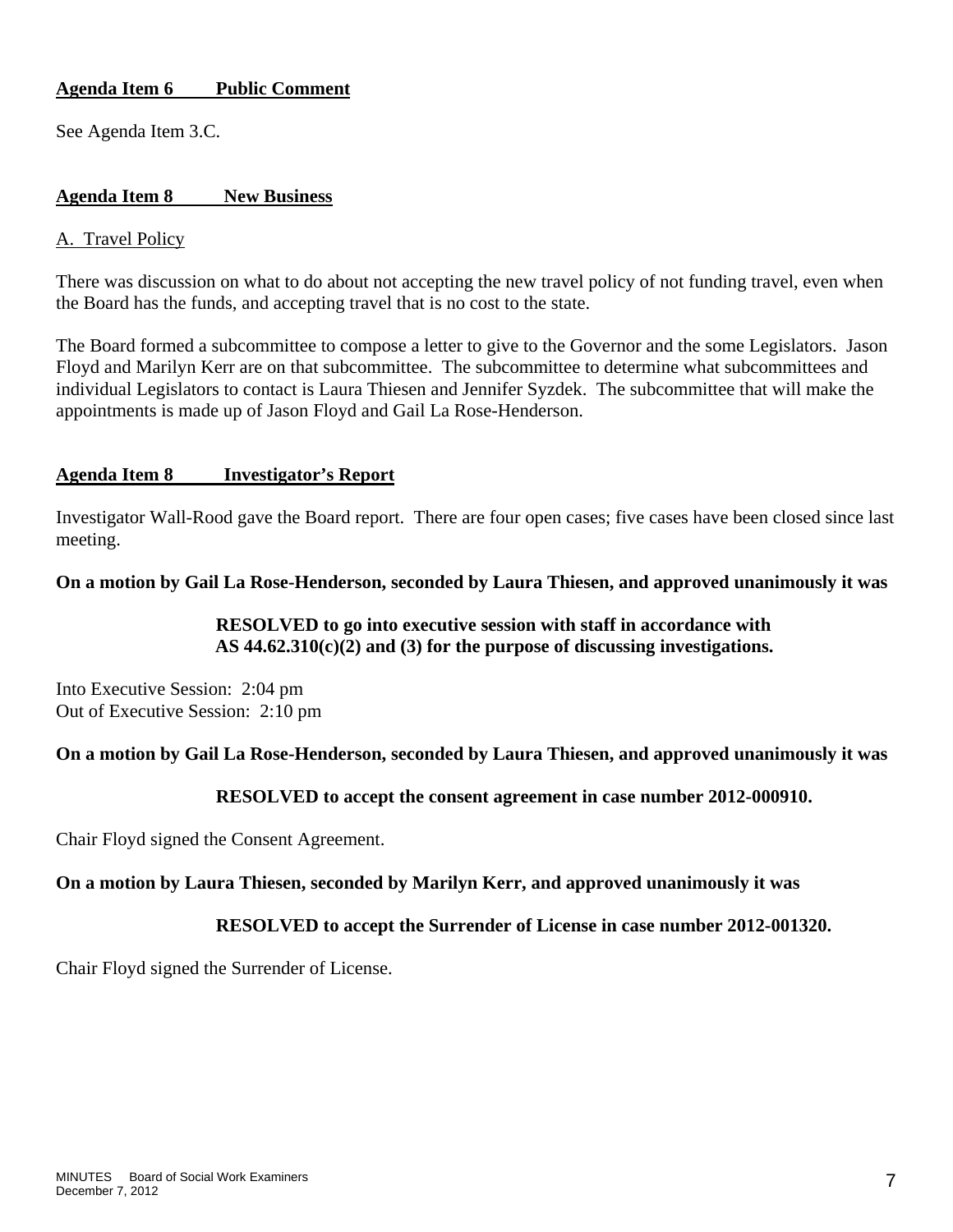## **Agenda Item 9 Statutes**

#### A. Associate License

There was discussion regarding creating the associate level license. This is meant to be below the BSW. The Chair felt it would be beneficial for advocacy and jobs. It was also felt that the Universities must be in agreement with the concept. The goal is to explore this license further.

# **On a motion by Jennifer Syzdek, seconded by Gail La Rose-Henderson, and approved unanimously it was**

 **RESOLVED to make the Associate Level licensure to the Board's task list for the year, which would include determining the goal; research; work with ASWB; begin conversation with different parties, such as academia, OCS, NASW.** 

## **Agenda Item 10 Old Business**

## A. Code of Ethics

The Board has had an on-going discussion regarding the NASW code of ethics and their regulations. What are in the regulations now is as follows:

**12 AAC 18.150. SOCIAL WORKER CODE OF ETHICS.** A social worker licensed in this state shall adhere to the code of ethics adopted by the Board of Social Work Examiners under this section. The board hereby adopts the *Code of Ethics of the National Association of Social Workers, Inc., 1999 edition, as the code of ethics for social* workers licensed in this state.

**12 AAC 18.160. STANDARDS OF PRACTICE.** A social worker licensed in this state shall adhere to the standards of practice adopted by the Board of Social Work Examiners under this section. The board hereby adopts the *"Standards of Practice/Code of Conduct"*, Parts 1 – 10 of the Model Social Work Practice Act, Model Law Task Force 1996-1997 with amendments, 1998-2001 published by the Association of Social Work Boards, as the standards of practice for social workers licensed in this state.

This was discussion regarding other states' codes. The Chair recommended that it be added to the task list: to explore those that do not point directly to the NASW code. There was opposing comments regarding leaving it in the code.

It was noted that both NASW and ASWB are noted in the regulations.

This was tabled until next meeting.

#### **Agenda Item 11 Correspondence**

A. Schweitzer-conscience clause

### Ellis Schweitzer asked the following:

Under current state regulations, is there a conscience clause exception in licensing rules to allow licensed professionals including social workers and psychologists to opt out of treating and referring patients when such counseling violates their religious or moral convictions?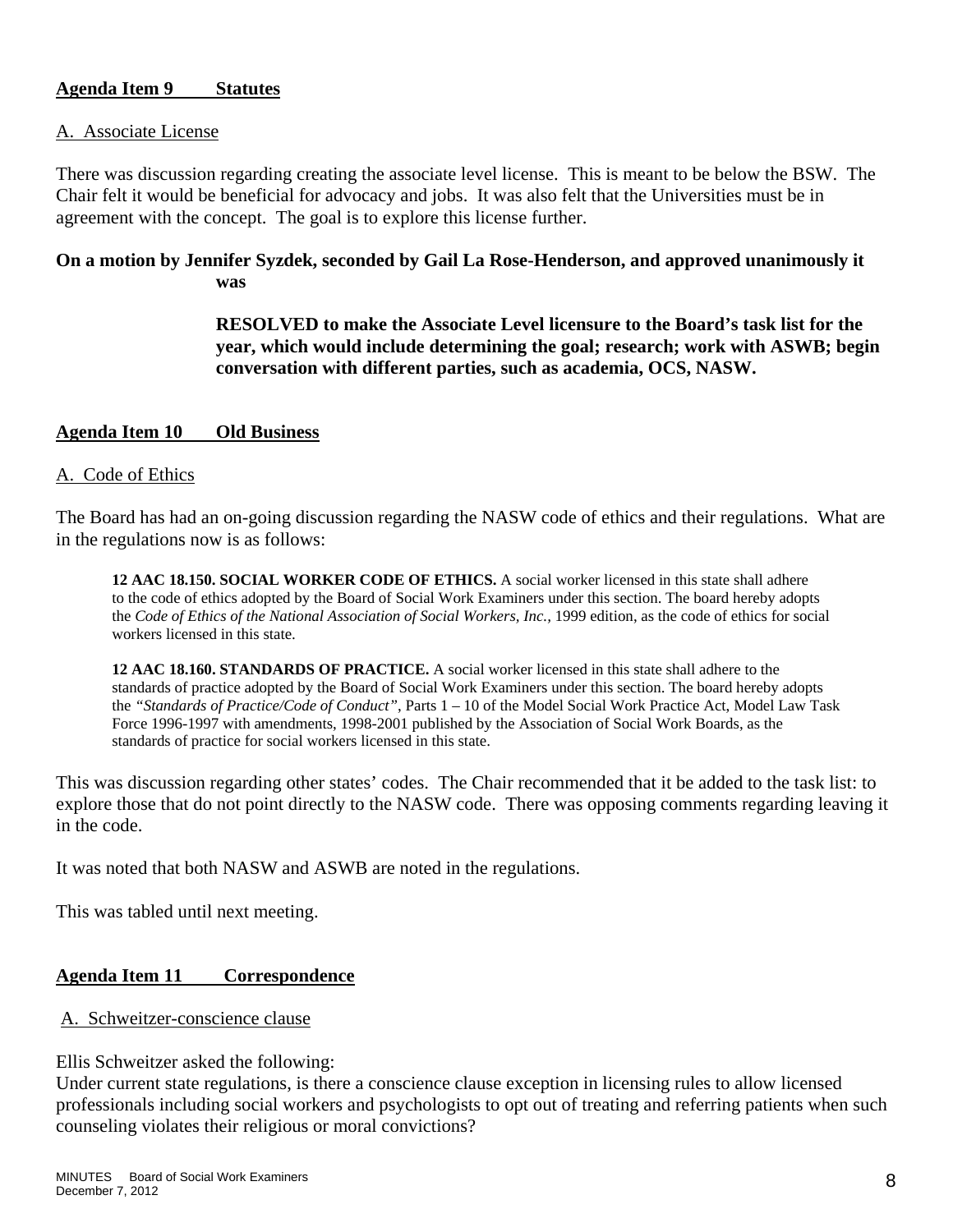The Boards reply:

# **1.06 Conflicts of Interest**

(a) Social workers should be alert to and avoid conflicts of interest that interfere with the exercise of professional discretion and impartial judgment. Social workers should inform clients when a real or potential conflict of interest arises and take reasonable steps to resolve the issue in a manner that makes the clients' interests primary and protects clients' interests to the greatest extent possible. In some cases, protecting clients' interests may require termination of the professional relationship with proper referral of the client.

## B. Narayan- inter-state remote service

Aditi Narayan, of Livestrong, had several question:

1. What are the legal consequences of social workers licensed in a state other than Alaska offering services<sup>1</sup> remotely<sup>2</sup> to clients in Alaska?

Board's Answer: There are no current regulations answering this question.

2. What are the ethical implications of social workers licensed in a state other than Alaska offering services remotely to clients in Alaska?

Board's Answer: **12 AAC 18.160. STANDARDS OF PRACTICE.** A social worker licensed in this state shall adhere to the standards of practice adopted by the Board of Social Work Examiners under this section. The board hereby adopts the *"Standards of Practice/Code of Conduct"*, Parts 1 – 10 of the Model Social Work Practice Act, Model Law Task Force 1996-1997 with amendments, 1998-2001 published by the Association of Social Work Boards, as the standards of practice for social workers licensed in this state

3. Does BSWE Alaska allow it?

Board's Answer: The Board recommends that service providers providing services in Alaska seek licensure.

4. Are there any laws in Alaska that pertain to this issue?

Board's Answer: The Board is currently working on this.